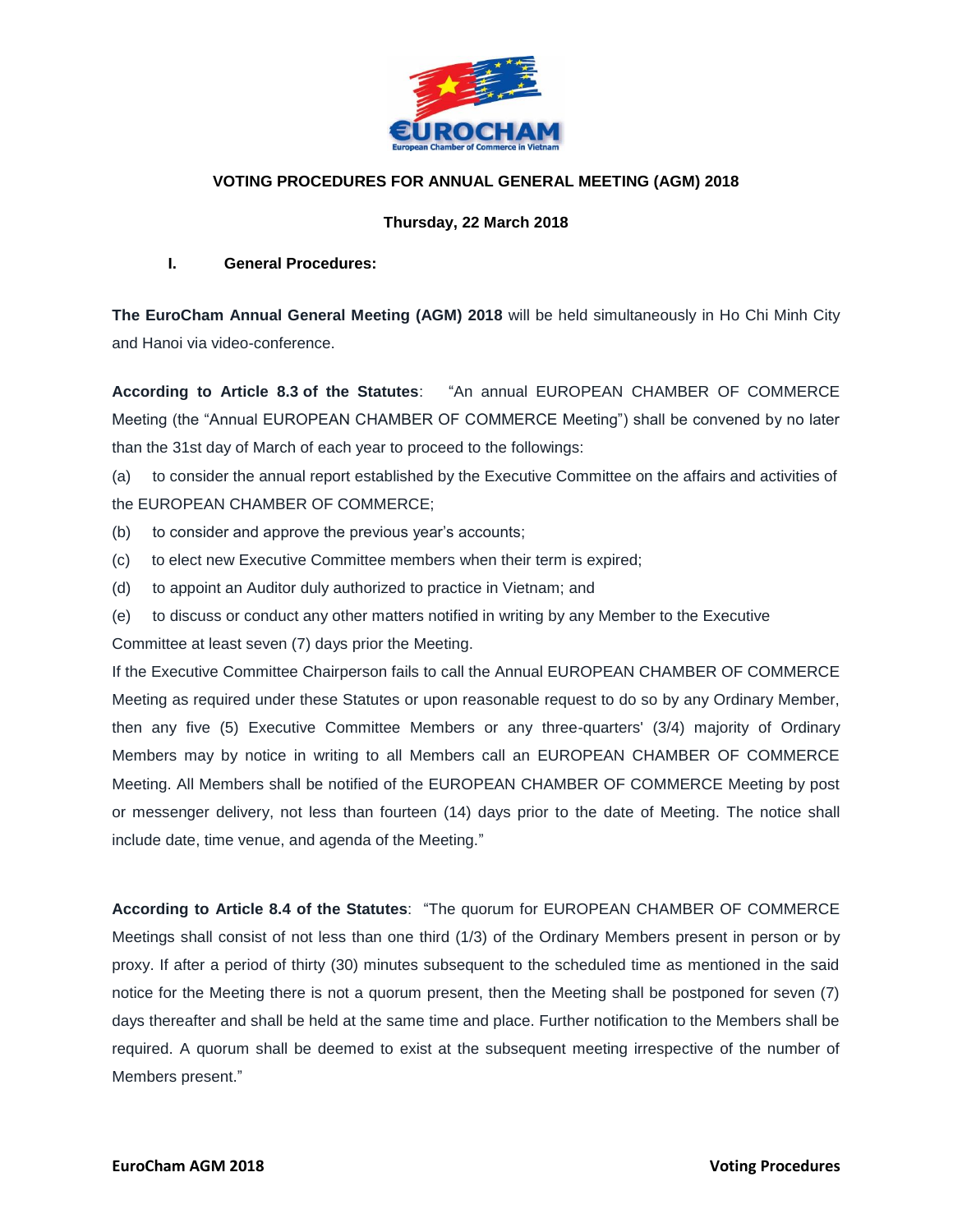#### **Voting for resolutions**

Article 8.5 states: Unless otherwise stated herein, resolutions at EUROPEAN CHAMBER OF COMMERCE Meetings shall be passed by a simple majority vote of the Ordinary Members present in person or by proxy.

### **II. Voting for Election of Executive Committee**

- 1. All Ordinary Members will cast votes for all nominees regardless of the city in which nominees are based.
- 2. All presented nominees will be entitled to speak for a maximum of two minutes at the AGM. The statements of nominees who attend the AGM in Ho Chi Minh City will be read out to the AGM in Hanoi and vice-versa.
- 3. Voting forms showing all nominees will be given to Ordinary Members at the AGM.
- 4. Each ballot will be valid if only maximum members are elected for the new Executive Committee shown in that ballot.
- 5. Persons who are eligible for election as Executive Committee Members must be proposed and seconded by Ordinary Members and must consent in writing to such nomination.
- 6. According to Article 9.1 of the Statutes: "The activities of the EUROPEAN CHAMBER OF COMMERCE shall be managed by an Executive Committee elected by the Ordinary Members at a EUROPEAN CHAMBER OF COMMERCE Meeting and shall consist of up to sixteen (16) persons of good standing who are ordinarily residents in Vietnam and who are either Corporate Representatives of Ordinary Corporate Members or Ordinary Individual Members ("Executive Committee Members")."
- 7. At the Executive Committee Meeting on 1<sup>st</sup> December 2016, the Executive Committee approved to have fifteen (15) persons for 2017 term onward, with Business Associations fully represented. So Elections will be for eight (8) independent members and seven (7) Business Associations delegated representatives.
- 8. According to Article 9.3 of the Statutes: "Election of Executive Committee Members shall take place in accordance with the voting procedures set out in the EUROPEAN CHAMBER OF COMMERCE Rules provided that at least nine (9) Executive Committee Members are passport holders of a EU Member State, no more than four (4) passport holders from any one country may be elected or nominated to the Executive Committee at any one time, and at least nine (9) European headquartered or European majority owned companies (>50% equity) are represented at the Executive Committee at any one time."
- 9. According to Article 9.4 of the Statutes: "EU BAs with more than 30 members that have entered into an affiliation agreement with the EUROPEAN CHAMBER OF COMMERCE shall be entitled to nominate one of their members to be an Executive Committee Member. Such European BAs